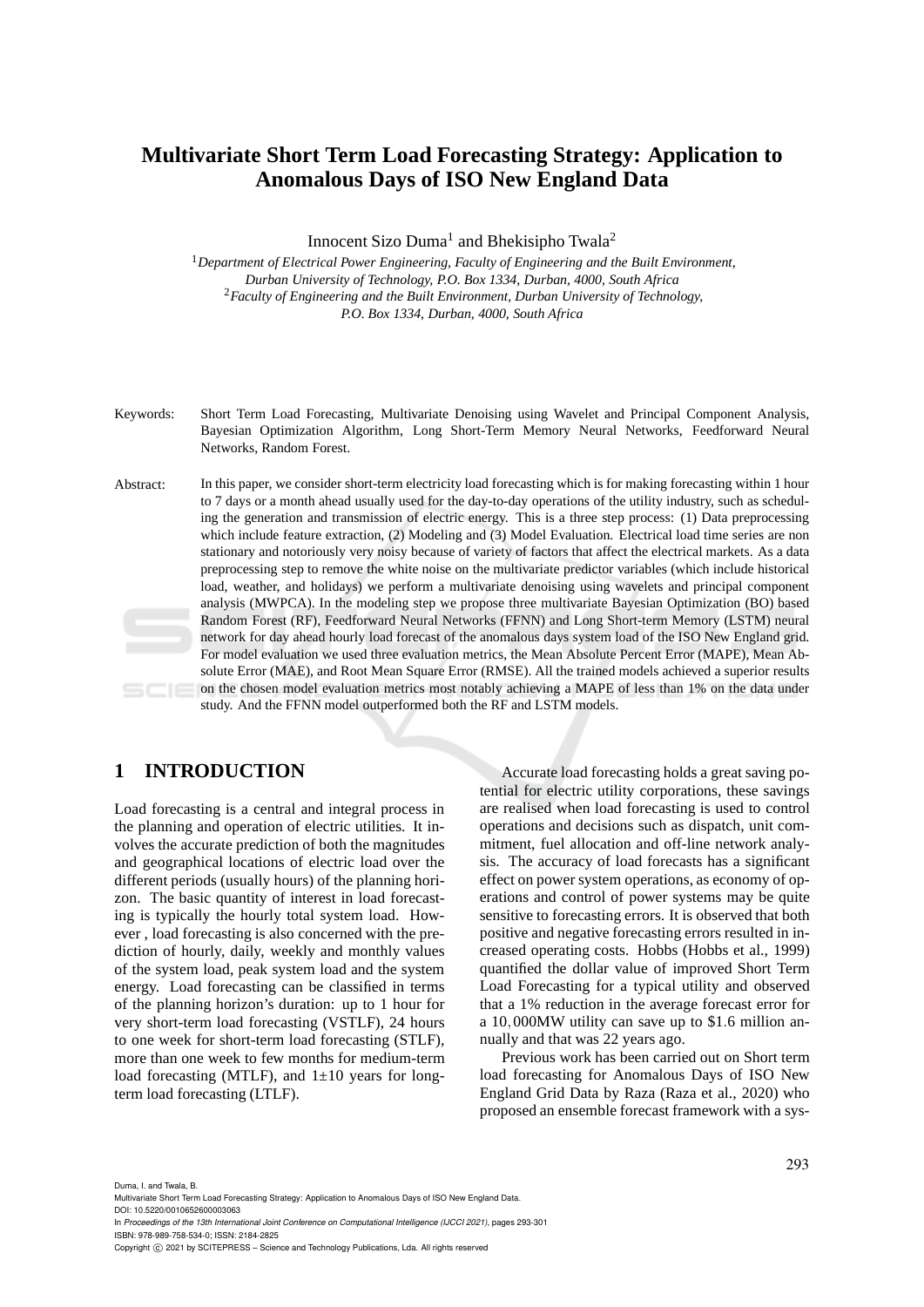tematic combination of three predictors, namely Elman Neural Network (ELM), Feedforward Neural Network (FFNN) and Radial Basis Function (RBF) Neural Network. They trained these predictor models using Global Particle Swarm Optimization (GPSO) to improve their training capability in the ensemble framework. The outputs of individual predictors were combined using trim aggregation technique by removing forecating anomalies. Their predictor variables which include weather, seasonality and historical load were subjected to univariate wavelet denoising to remove fluctuations and spikes. Their proposed model showed a significant improvement in prediction accuracy compared to autoregressive integrated moving average (ARIMA) and back-propagation neural networks (BPNN).

As Raza (Raza et al., 2020) put it succinctly: " For load forecasting of a normal day, a day with a predictable load profile, the training data have enough correlated training samples to train the model. However, an anomalous day load forecasting has a much smaller number of patterns for effective training of the model. Therefore, the anomalous day forecasting model is more complex and difficult to design for higher forecast accuracy. Generally, the prediction accuracy of models for anomalous days is lower due to multiple factors such as uncertainty in demand, meteorological variables, unpredictable sociological events and intermittency of renewable energy resources etc." It is these challenges that encourages us to put foward our methodology.

Nti (Nti et al., 2020) undertook a systematic and critical review of about seventy-seven (77) relevant previous works reported in academic journals over nine years 2010 − 2020 in electricity load forecasting. Specifically, attention was given to the following themes: (i) The forecasting algorithm used and their fitting ability in this field, (ii) the theories and factors affecting electricity consumption and the origin of research work, (iii) the relevant accuracy and error metrics applied in electricity load forecasting, and (iv) the forecasting period. Their results revealed that 90% out of the top nine models used in electricity load forecasting where artificial intelligence based, with Artificial Neural Networks (ANN) representing 28%. They also observed that ANN models were primarily used for short-term electricity load forecasting where electrical energy consumption are complicated.

Son (Son and Kim, 2020) proposed a LSTM model that can accurately forecast monthly residential electricity demand and compared its performance to four benchmark models: Support Vector Regression, Artificial Neural Network (ANN), Autoregressive Integrated Moving Average (ARIMA) and Multiple Linear Regression. The LSTM model showed a superior performance for MAPE by achieving the lowest MAPE value, of less or equal to 1%.

A comparative analysis of five commonly used short-term load forecasting techniques, i.e. Auto-Regressive Integrated Moving Average (ARIMA), Multiple Linear Regression (MLR), Recursive Partitioning Regression Trees with Bootstrap Aggregating (RPART+BAGGING), Conditional Inference Trees with Bootstrap Aggregating (CTREE+BAGGING), and Random Forest (RF) was performed by Kapoor (Kapoor and Sharma, 2018). On comparison of MAPE of all techniques, they concluded that the error associated with RF was least and this approach produced more accurate results. A comparative study by Kandananond (Kandananond, 2011), in which three methodologies, ARIMA, ANN and Multiple Linear Regression (MLR) were deployed to load forecasting in Thailand. The results showed that the ANN model reduced the MAPE to 0.996%, while those of ARIMA and MLR were 2.80981% and 3.2604527% respectively.

Rana (Rana and Koprinska, 2016) presented an approach for very short-term load forecasting called Advanced Wavelet Neural Networks (AWNN) which used a shift invariant advanced wavelet packet transform for load decomposition, Mutual Information for feature selection and a multi-layer perceptron Neural Network trained with Levenberg-Marquardt algorithm for prediction. They evaluated the performance of their AWNN model using two different datasets for two years: Australian 5-min data and Spanish 60-min data. They choose the different geographic location and time resolution to better access the robustness of their AWNN model. Using the two evaluation metrics MAE and MAPE their AWNN models outperformed a number of methods used for comparison: three ARIMA methods, three Holt-Winters exponential smoothing methods, an industry model, several naïve baselines, and also single non-wavelet Neural Networks, Linear Regression, and Model Tree Rule.

Wang (Wang et al., 2014) proposed a novel approach for short-term load forecasting by applying univariate wavelet denoising in a combined model that is a hybrid of the seasonal autorgressive integrated moving average (SARIMA) model and a back propagation neural networks (BPNN). Electricity load data from New South Wales, Australia was used to evaluate the performance of their proposed approach. They compare their combined model with the SARIMA, and BPNN and the results showed that their proposed model can effectively improve the forecasting accuracy.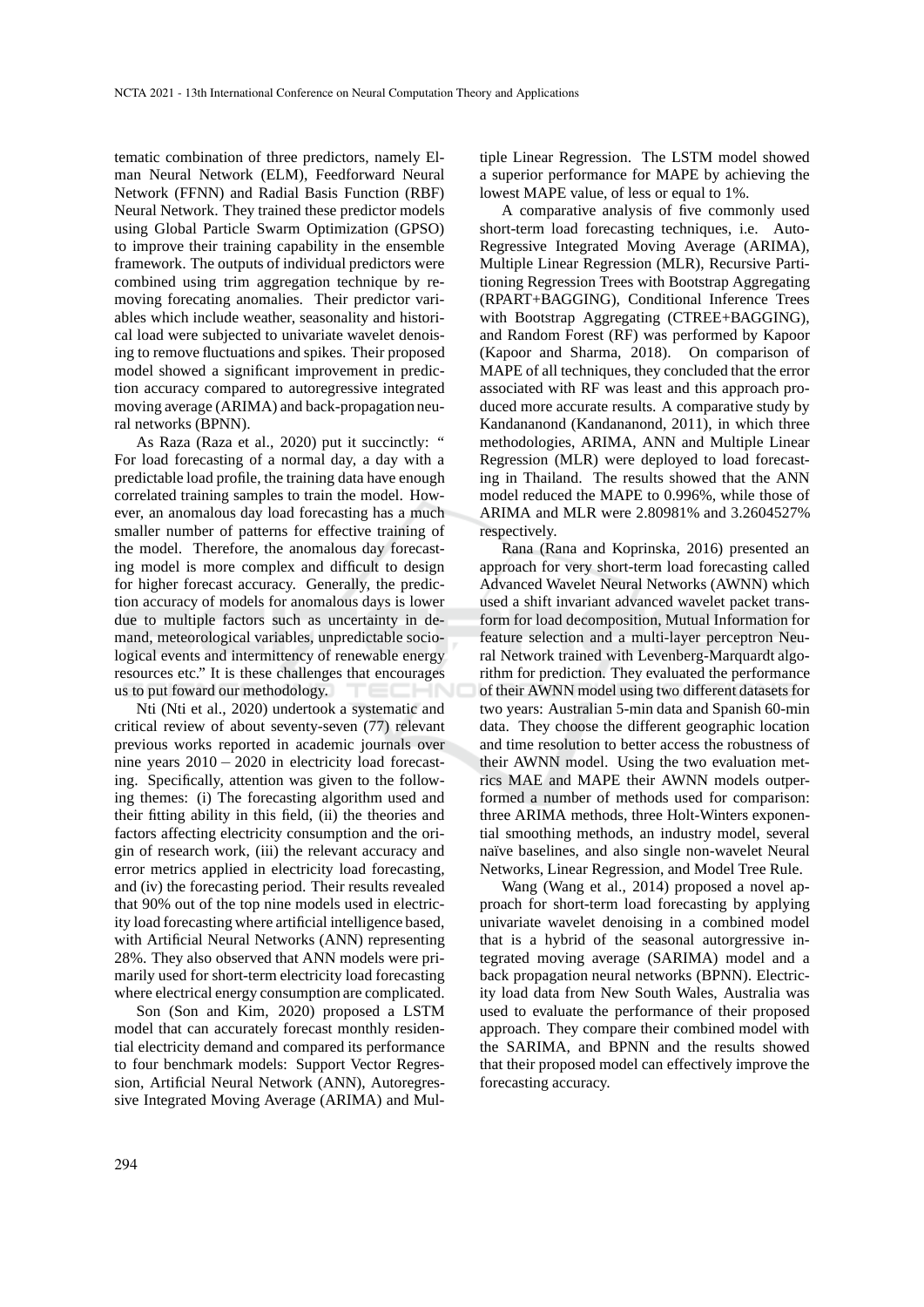Munem (Munem et al., 2020) proposed a multivariate Bayesian Optimization based Long short-term memory (LSTM) neural network to forecast the residential electric power load for the upcoming hour. Their model surpasses convolutional neural network (CNN), artificial neural network (ANN) and support vector machine (SVM) using MAE, RMSE and MSE (Mean Squared Error) as performance evaluation metrics. They also observed that though their model performed conspicuously it can be improved by adding feature selection technique with the model.

**Overview.** The main objective of this study is to achieve a MAPE of less than 1% on day ahead hourly load forecast of the Anomalous Days of ISO New England Grid Data. To this period no monogram in short term load forecasting has combined Multivariate Denoising Using Wavelet and Principal Component Analysis with Bayesian Optimization for model hypeparameter tuning and this work seeks to fill in that gap.

Section 2 briefly discusses Multivariate Denoising Using Wavelet and Principal Component Analysis, Bayesian Optimization for Hyperparameter Tuning, the three models used in this study Random Forest (RF), Feedforward Neural Networks (FFNN), and the Long Short Term Memory (LSTM) Neural Network.

Section 3 outlines the methodology followed in this study.

Section 4 outlines the experiments and findings of this study with regards to the objective specified above.

Section 5 concludes the paper and outlines future directions.

### **2 BACKGROUND**

In this section, we briefly describe Multivariate Denoising Using Wavelet and Principal Component Analysis, Bayesian Optimization for model hypeparameter tuning, Random Forest, Feedforward Neural Network (FFNN) and Long Short-Term Memory (LSTM) Neural Network.

## **2.1 Multivariate Wavelet Denoising using Principal Component Analysis**

The Multivariate Denoising Using Wavelet and Principal Component Analysis Scheme of Aminghafari (Aminghafari et al., 2006) is performed by the MAT-LAB R2020b function WMULDEN and outlined in

Algorithm 1: Multivariate Denoising Using Wavelet and Principal Component Analysis (WPCA).

#### • **Parameters:** *<sup>J</sup>* <sup>∈</sup> <sup>N</sup>.

- 1: Apply the level *J* wavelet decomposition of each column of *X*, where *X* is an  $n \times p$  predictor matrix. This step produces  $J+1$  matrices  $D_1, \ldots, D_J$ containing the detail coefficients at level 1 to *J* of the *p* signals and the approximation coefficients *A<sub>J</sub>* of the *p* signals. Matrices  $D_j$ ,  $1 \le j \le J$ , and *A<sub>J</sub>* are, respectively, of size  $\frac{n}{2^j} \times p$  and  $\frac{n}{2^j} \times p$ .
- 2: State  $\hat{\Sigma}_{\epsilon}$  the estimator of  $\Sigma_{\epsilon}$ , the noise covariance matrix, equivalent to the Minimum Covariance Determinant estimator (MCD) as  $\hat{\Sigma}_{\epsilon} =$  $MCD(D_1)$  and then compute the Singular Value Decomposition (SVD) of  $\hat{\Sigma}_{\epsilon}$  providing an orthogonal matrix *V* such that  $\hat{\Sigma}_{\epsilon} = V \Lambda V^T$  where  $\Lambda = \text{diagonal}(\lambda_i, 1 \leq i \leq p)$ . Apply to each detail after change of basis (namely  $D_jV$ ,  $1 \leq j \leq J$ ), the *p* univariate thresholding strategies using the threshold  $t_i = \sqrt{2\lambda_i \log(n)}$  for the *i*th column of  $D_jV$ .
- 3: Apply the PCA of the matrix *A<sup>J</sup>* and then choose the convenient number  $p_{J+1}$  of principal components.
- 4: Rebuild the denoised matrix  $\check{X}$ , from the simplified detail and approximation matrices, by changing of basis using  $V^T$  and inverting the wavelet transform.

Algorithm 1. The wavelet decomposes the time series producing approximation coefficients which describe the overall shape of the signal by capturing low frequency information and detail coefficients that describe finer local changes by capturing high frequency information. Among detail coefficients, low intensity ones correspond to the noisy part of the signal. Principal component analysis is then performed on the approximation coeffients to keep only the most important features of the signal.

### **2.2 Bayesian Optimization Algorithm**

Machine learning modeling involves training a model *M* to minimize some predefined loss function  $L(\mathbf{X}^{(val)};M)$  on a given validation data set  $\mathbf{X}^{(val)}$ . Most common loss functions are the root mean squared error (RMSE) and mean squared error (MSE). The model *M* is constructed by a learning algorithm *A* using a training data set  $X^{(tr)}$ . The learning algorithm *A* may itself be parameterized by a set of hyperparameters  $\lambda$ , for example  $M = A(\mathbf{X}^{(tr)}; \lambda)$ . The goal of hyperparameter search is to find a set of hyperparameters  $\lambda^*$  that yield an optimal model  $M^*$  (to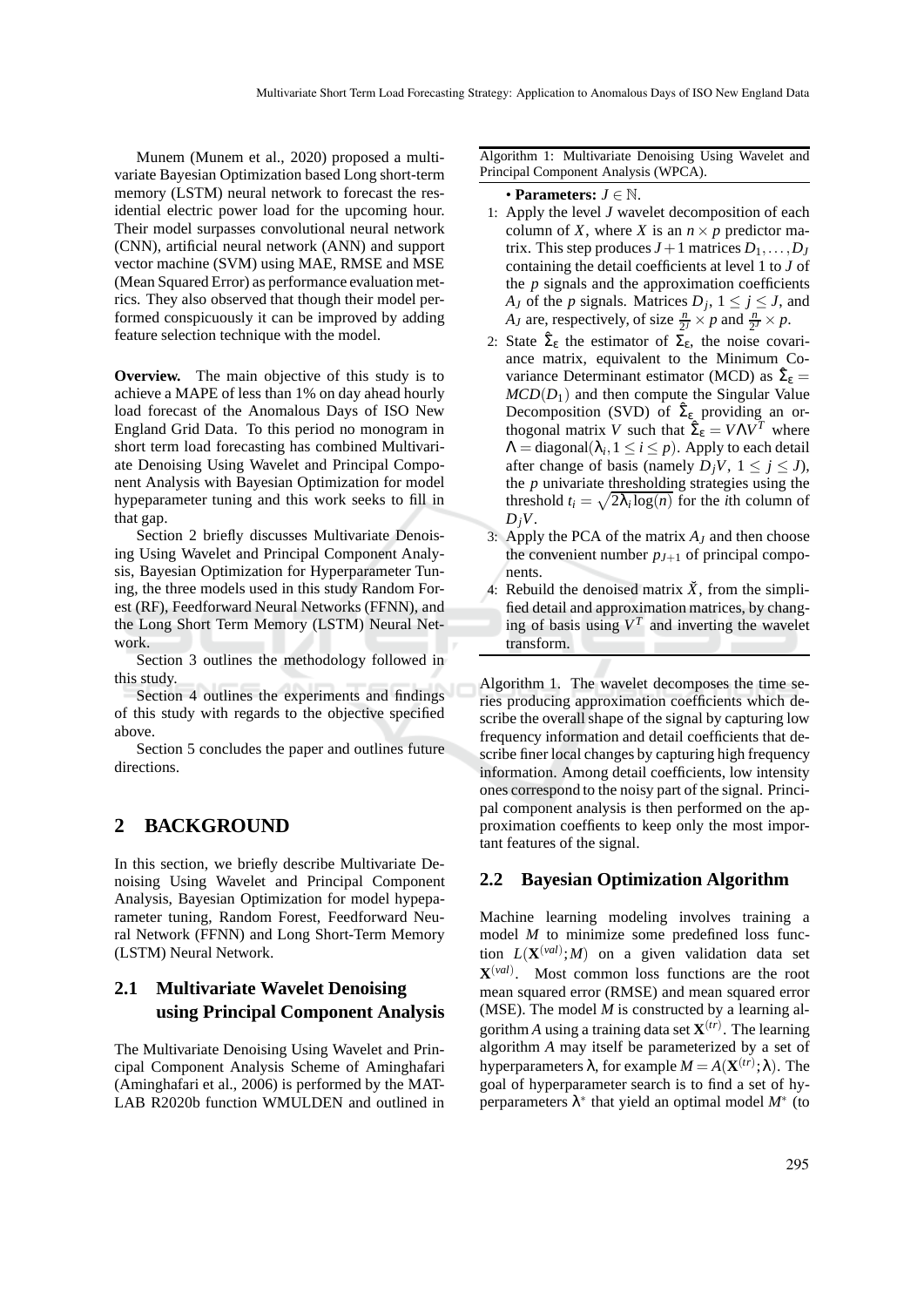be used make forecast on an out of sample data set  $\mathbf{X}^{(test)}$ ) which minimizes  $L(\mathbf{X}^{(val)};M)$ . Formally this is described as follows:

$$
\lambda^* = \underset{\lambda}{\arg\min} L(\mathbf{X}^{(val)}; A(\mathbf{X}^{(tr)}; \lambda))
$$
 (1)

$$
= \arg\min_{\lambda} F(\lambda; A, \mathbf{X}^{(tr)}, \mathbf{X}^{(val)}, L) \tag{2}
$$

The objective function *F* takes a tuple of hyperparameters  $\lambda$  and returns the loss. The data sets  $\mathbf{X}^{(tr)}$  and **X** (*val*) are given and the learning algorithm *A* and loss function *L* are chosen (Claesen and Moor, 2015).

Bayesian optimization find  $\lambda^*$  by estimating F as a form of Gaussian Process. Bayesian optimization incorporates prior belief about *F* and updates the prior with samples drawn from *F* to get a posterior that better approximates *F*. Bayesian optimization also uses an acquisition function that directs sampling to areas where an improvement over the current best observation is likely. Let's define  $\lambda_i$  as the *i*th sample, and  $F(\lambda_i)$  as the observation of the objective function at  $\lambda_i$ . As we accumulate observations  $D_{1:t} =$  $\{(\lambda_i, F(\lambda_i)), i = 1, 2, \ldots, t\}$ , the prior distribution is combined with the likelihood function  $P(D_{1:t}|F)$  to obtain the posterior distribution:

$$
P(F|D_{1:t}) \propto P(D_{1:t}|F)P(F) \tag{3}
$$

The prior distribution  $P(F)$  represents our belief about the space of possible objective functions and the posterior distribution captures our updated beliefs about the unknown objective function.

Algorithm 2: Bayesian Optimization Algorithm.

• **Select:** *T*,*u*

- 1: **for**  $t = 1, 2, ..., T$  **do**<br>2: Find  $\lambda_t$  by optimi
- Find  $\lambda_t$  by optimizing the acquisition function *u* over function *F*:

$$
\lambda_t = \argmax_{\lambda} u(x|D_{1:t-1})
$$

3: Sample the objective function:

$$
y_t = F(\lambda_t)
$$

4: Augment the data:

$$
D_{1:t} = \{D_{1:t-1}, (\lambda_t, y_t)\}
$$

and update the posterior of function *F*. 5: **end for**

There are two main parts of Algorithm 2: Maximizing the acquisition function (step 2) and updating the posterior distribution (steps 3 and 4). The MAT- LAB R2020b function BAYESOPT is used to maximize the acquisition function and as for updating the posterior distribution BAYESOPT uses another MAT-LAB R2020b function FITRGP which fit a Gaussian process model to the data.

#### **2.3 Random Forest (RF)**

Random forests are indeed a generalization of bagging. Instead of considering all of the predictors at each split of the tree, only a random sample of "NumPTS"<sup>1</sup> predictors can be chosen each time. The main advantage of random forests with respect to bagging can be noticed in the case of correlated predictors, predictions from the bagged trees will be highly correlated so that bagging will not reduce the variance so much, whereas random forests overcome this problem by forcing each split to consider only a subset of the predictors. In the case of random forest, the efficiency of the method depends on a suitable selection of the number of trees *n* and the number of predictors *NumPTS* tested at each split. The out-of-bag (OOB) error can be used for searching a suitable *n* as well as a suitable *NumPTS*. As with bagging, random forests will not overfit if we increase *n*, so the goal is to choose a value that is sufficiently large.

# **2.4 Feedforward Neural Network (FFNN)**

The FFNN architecture used in this study consists of three layers known as the input layer, hidden layer and output layer. The activation function used in the hidden and output layers is hyperbolic tangent sigmoid transfer function (*tansig*) and linear transfer function (*purelin*) respectively. During the training process, the input data (in the input layer) will be trained and weighted by the neurons in the hidden layer. Then, the estimated output from the training process will be compared with the desired target (in the output layer). The comparison is further evaluated based on the mean squared error (MSE). The training process is repeated by adjusting the weights and bias inside the neurons until the estimated output and the desired target is matched with minimum MSE. The main advantage of FFNN is the ability to implicitly learn and model the complex relationships between inputs and outputs.

 $1$ *NumPTS* = Number of Predictors to Sample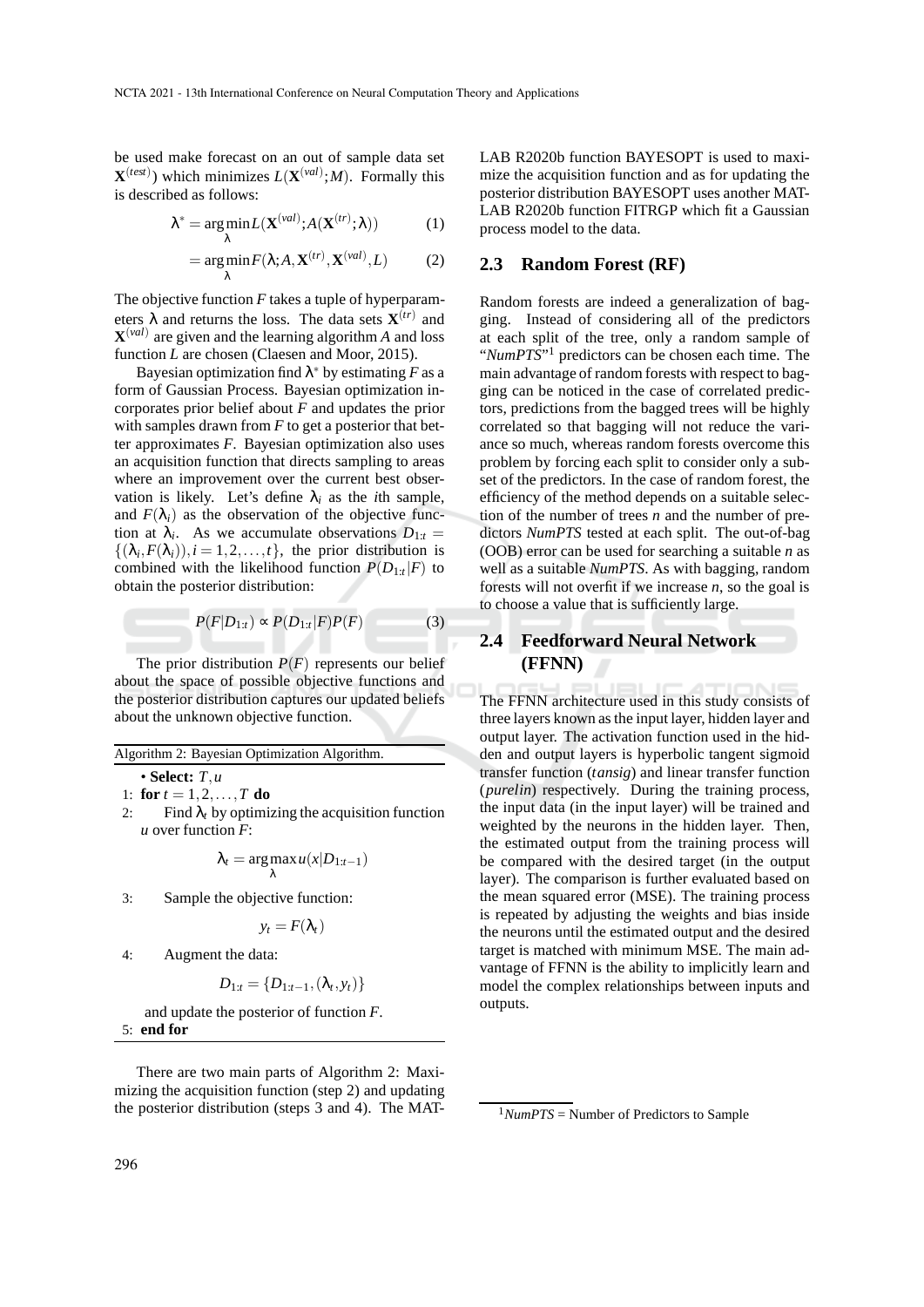## **2.5 Long Short-Term Memory (LSTM) Neural Network**

LSTM is a specific recurrent neural network (RNN) architecture that was designed to model temporal sequences and their long-range dependencies more accurately than conventional RNNs. The LSTM contains special units called memory blocks, in the recurrent hidden layer. The memory blocks contain memory cells with self-connections storing the temporal state of the network in addition to special multiplicative units called gates to control the flow of information (Sak et al., 2014). The LSTM memory cells are arranged sequentially to create a stable memory sequence which eliminates the vanishing gradient problem. LSTM have several hyperparameters that needs to be fine tuned, such as the number of hidden units in the LSTM layer, so as to learn the data well. In addition an Optimizer that updates the weights and biases of the LSTM Neural Network has hyperparameters such initial learning rate that needs tuning as well. According to Greff (Greff et al., 2017) the learning rate and network size are the most crucial tunable LSTM hyperparameters. For a detail discussion of LSTM Neural Network for load forecasting refer to Munem (Munem et al., 2020) and He (He et al., 2019)

### **3 METHODOLOGY**

In this section we describe the Model evaluation metrics used in this study, Data, RF, FFNN, and LSTM training:

# **3.1 Model Evaluation Metrics used in This Study**

$$
RMSE = \sqrt{\frac{1}{N} \sum_{j=1}^{N} (y_j - \hat{y}_j)^2}
$$
 (4)

$$
MAPE = 100 * \frac{1}{N} \sum_{j=1}^{N} \left| \frac{y_j - \hat{y}_j}{y_j} \right|
$$
 (5)

$$
MAE = \frac{1}{N} \sum_{j=1}^{N} \left| y_j - \hat{y}_j \right| \tag{6}
$$

- *RMSE*: Root Mean Square Error
- *MAPE*: Mean Absolute Percent Error
- *MAE*: Mean Absolute Error
- *N*: Total number of values
- *y<sup>j</sup>* : Actual observed value to compare the forecast with
- $\hat{y}_j$ : Forecast value, that is, the model output

### **3.2 Data**

Real recorded hourly data of ISO New England grid from 2004 to 2009 is used in this study. The raw data files can be obtained directly from ISO New England (www.iso-ne.com). The power generating and distribution system of the entire New England Area is managed and operated by the ISO New England. New England is a region comprising six states of USA: Connecticut, Maine, Rhode Island, Vermont, Massachusetts and New Hampshire. A better description and analysis of the same data set used in this study is given in Raza (Raza et al., 2020). The predictor variable are:

- Dry bulb temperature
- Dew point temperature
- Hour of day
- Day of the week
- Holiday/weekend indicator (0 or 1)
- Previous 24-hr average load
- 24-hr lagged load
- 168-hr (previous week) lagged load

**Denoising of the Predictor Variables.** The denoising procedure is oulined in Algorithm 1:

- Wavelet Decomposition Parameters: The first step in Wavelet Denoising Scheme is the selection of the proper wavelet type, here we lected Symlets 4 and the next step is to select the level of decomposition, which is the number of times that the original signal is decomposed by the wavelet transform. Aminghafari (Aminghafari et al., 2006) proposed a decomposition maximum level of 8 and in this study we selected 5 levels. Both the selected wavelet and level are the default values in the MATLAB R2020b function WMULDEN. The choice being that with more decomposition we may remove more noise, however it is more likely that we may also remove valuable time series fluctuations.
- Denoising Parameters: The next step is to select a thresholding method. The intuition is that small wavelet coefficients are combined with noise, while large wavelet coefficients contain more useful signal than noise. Hence to remove those components with small coefficients and reduce the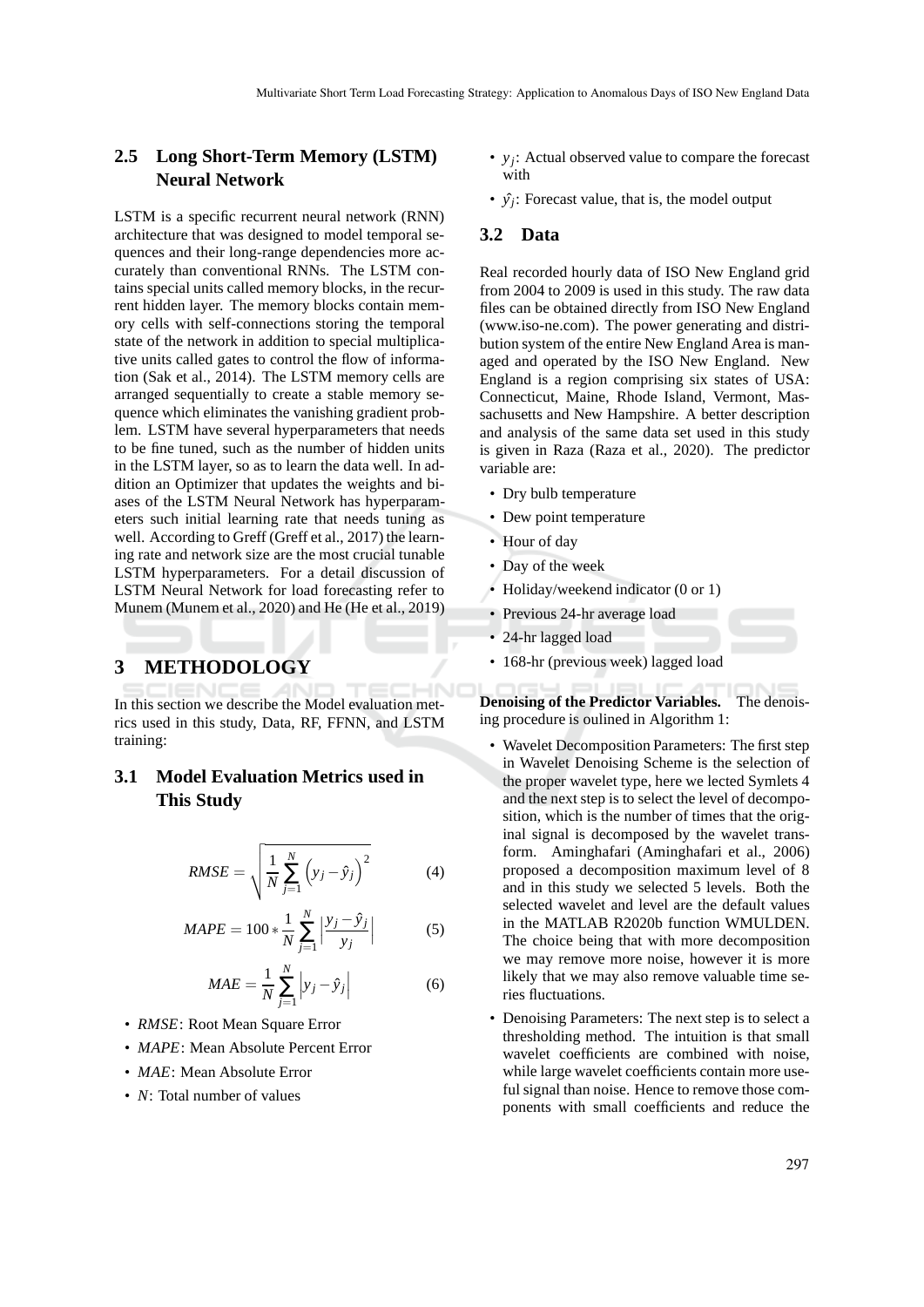influence of components with large coefficients we apply soft fixed form thresholding (default in WMULDEN). Fixed form thresholding is given by

$$
\sqrt{2 \times \log(\text{length}(X'))}
$$

where  $X'$  is  $n \times 1$ 

• Principal Components Parameters: The Kaiser's rule (Aminghafari et al., 2006) define the way to select principal components for approximation at the chosen level in step 1 of Algorithm 1 in the wavelet domain and for final PCA after wavelet reconstruction by keeping the components associated with eigenvalues greater than the mean of all eigenvalues.

### **3.3 RF Training**

The data set was divided as follows:

- Training From 1 January 2004 to 31 December 2008
- Testing From 1 January 2009 to 31 December 2009

It is noted that the performance of random forest is closely related to the strength of each tree and the inter-tree correlation. As *NumPTS* goes up, the strength of each tree can be improved, but the intertree correlation increases and the random forest error rate goes up. As *NumPTS* goes down, both intertree correlation and the strength of individual trees go down. So, the optimal value of *NumPTS* must be chosen carefully to make the trees as uncorrelated as possible. In addition, since the final regression result of algorithm is produced by all decision trees, the number of decision trees in the random forest will also affect the accuracy of the model.

Usually, the performance of single tree in the forest is low, so if the number of decision trees is too small, the whole random forest model will have bad performance. Hence, the hyperparameters *NumPTS* and *n* must be chosen carefully. Next, hyperparameters of random forest model are tuned by Bayesian optimization. We choose the number of decision trees in the random forest *n* and the size of the predictor variables subset *NumPTS* as hyperparameters. The ranges of value for hyperparameters are  $n$  in the range  $[1,300]$ and  $NumPTS<sup>2</sup>$  in the range [1,7], respectively. The model OOB error is chosen as the objective function.

#### **3.4 FFNN Training**

The data set was divided as follows:

- Training From 1 January 2004 to 31 December 2006
- Validation From 1 January 2007 to 31 December 2008
- Testing From 1 January 2009 to 31 December 2009

The effectiveness of FFNN is influenced by algorithm and FFNN parameters such as momentum constant, learning rate and the number of neurons in hidden layers. In this study we utilize the TRAINBR (Bayesian regularization backpropagation) MATLAB R2020b function to train the network. Bayesian regularization takes place within the Levenberg-Marquardt (LM) algorithm. The LM algorithm offers a tradeoff between the benefits of the Gauss-Newton method and the steepest descent method. The LM algorithm updates the network weights using the Hessian matrix approximation:

$$
w_{k+1} = w_k - [J^T + \mu I]^{-1} I^T e \tag{7}
$$

where *J* is the Jacobian matrix (first-order derivatives of the errors), *I* is the identity unit matrix, *e* is the vector of the network errors, and *µ* the *Marquardt adjustment parameter*. The *Marquardt adjustment parameter* controls the algorithm. If  $\mu = 0$  the algorithm behaves as in the Gauss-Newton's method. For high values of  $\mu$  the algorithm uses the steepest descent method. We tune the hyperparameters *number of neurons* in the hidden layer as well as the *Marquardt adjustment parameter* using Bayesian Optimization to minimize the Mean Squared Error (MSE) of the validation set as the objective function. The ranges of value for hyperparameters are *number of neurons* in the range [1,50] and *Marquardt adjustment parameter* in the range  $\left[1 \times 10^{-3}, 1 \times 10^{10}\right]$ , respectively.

#### **3.5 LSTM Training**

The data set was divided as follows:

- Training From 1 January 2004 to 31 December 2006
- Validation From 1 January 2007 to 31 December 2008
- Testing From 1 January 2009 to 31 December 2009

Deep learning models are typically trained by a stochastic gradient descent optimizer. There are many variations of stochastic gradient descent; in this study, we utilize the Adam optimizer. The Adam parameter (weights and biases) update is calculated on the following equation:

<sup>2</sup>Number of predictors is 8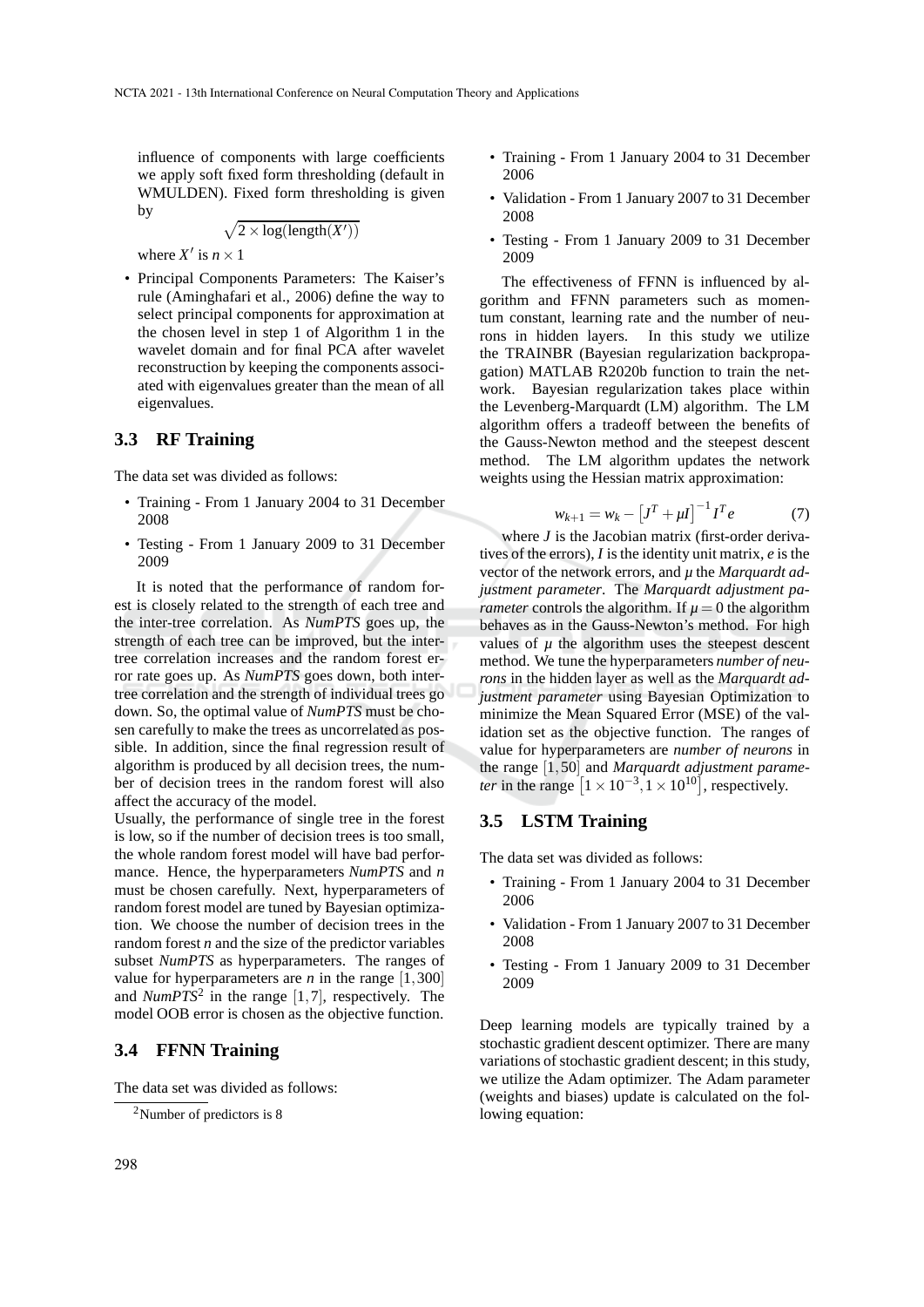$$
\theta_{n+1} = \theta_n - \frac{\alpha m_n}{\sqrt{v_n} + \epsilon} \tag{8}
$$

where

$$
m_n = \beta_1 m_{n-1} (1 - \beta_1) \nabla E(\theta_n)
$$
 (9)

and

$$
\nu_n = \beta_2 \nu_{n-1} + (1 - \beta_2) [\nabla E(\theta_n)]^2 \tag{10}
$$

where

- n is the following steps of iterative process of training
- $\bullet$   $\alpha$  is the learning rate
- $\bullet$   $\theta$  the vector of trained parameters
- $E(\theta)$  is the loss function
- $\beta_1$  is the Gradient Decay Factor
- $β<sub>2</sub>$  is the Squared Gradient Decay Factor

The learning rate tells the optimizer how far to move the weights in the direction opposite of the gradient for a mini-batch. If the learning rate is low, then training is more reliable, but optimization will take a lot of time because steps towards the minimum of the loss function are tiny. If the learning rate is high, then training may not converge or even diverge. Weight changes can be so big that the optimizer overshoots the minimum and makes the loss worse.

There are multiple ways to select a good starting point for the learning rate and in this study we let Bayesian Optimization select the best initial learn rate. In this study, we utilize one LSTM layer. And in addition to the initial learn rate, we also optimize the number of hidden units in the LSTM layer, using Bayesian Optimization. The number of hidden units corresponds to the amount of information remembered between time steps (the hidden state). The hidden state can contain information from all previous time steps, regardless of the sequence length. If the number of hidden units is too large, then the layer might overfit to the training data, to overcome this problem of overfitting we include a dropoutlayer after the LSTM layer. The range of values for the two hyperparameters are learning rate in the range  $\left[1 \times 10^{-3}, 1\right]$  and number of hidden units in the range  $[1,200]$ , respectively.

# **4 EXPERIMENTS RESULTS AND ANALYSIS**

# **4.1 Models Hyperparameters Values Selected by Bayesian Optimization Algorithm**

| Table 1: RF Model. |
|--------------------|
|--------------------|

|                                  | Hyperparameters   Selected Hyperparameters Values |
|----------------------------------|---------------------------------------------------|
| $n$ (Tree Size)   200            |                                                   |
| NumPTS (No. of points to sample) |                                                   |
|                                  |                                                   |

Table 2: FFNN Model.

|                                                  | Hyperparameters   Selected Hyperparameters Values |
|--------------------------------------------------|---------------------------------------------------|
| number of neurons in the hidden layer $\vert$ 25 |                                                   |
| Marquardt adjustment parameter 3753.8            |                                                   |

Table 3: LSTM Model.

|                                             | Hyperparameters Selected Hyperparameters Values |
|---------------------------------------------|-------------------------------------------------|
| No. of hidden units in the LSTM layer   186 |                                                 |
| Initial learn rate $\sqrt{(0.0046407)}$     |                                                 |

#### **4.2 Anomalous Days Load Prediction**

The selected anomalous days are Christmas Day, (Friday, December 25, 2009), Memorial Day (Monday, May 25, 2009), Easter Day (Sunday, April 12, 2009), and Labor Day (Monday, September 7, 2009).



Figure 1: Day ahead hourly load forecast of Easter Day.

Table 4: MAPE, MAE and RMSE for Easter Day 2009.

|             | Out of Sample         |                       |                       |
|-------------|-----------------------|-----------------------|-----------------------|
| Model       | MAPE (%               | MAE (MWh)             | RMSE (MWh)            |
| <b>LSTM</b> | 0.65                  | 74.66                 | 97.07                 |
| <b>FFNN</b> | $6.24 \times 10^{-7}$ | $7.37 \times 10^{-5}$ | $8.68 \times 10^{-5}$ |
| RF          | 0.045                 | 5.20                  | 1.03                  |

The x-axis of the graph represents the hours of the anomalous day and the y-axis represents the load demand in megawatt. From the graphs and outlined in the tables of Model evaluation metrics, the Feedforward Neural Network (FFNN) is a better fit to the data followed by the Random Forest (RF) and last is the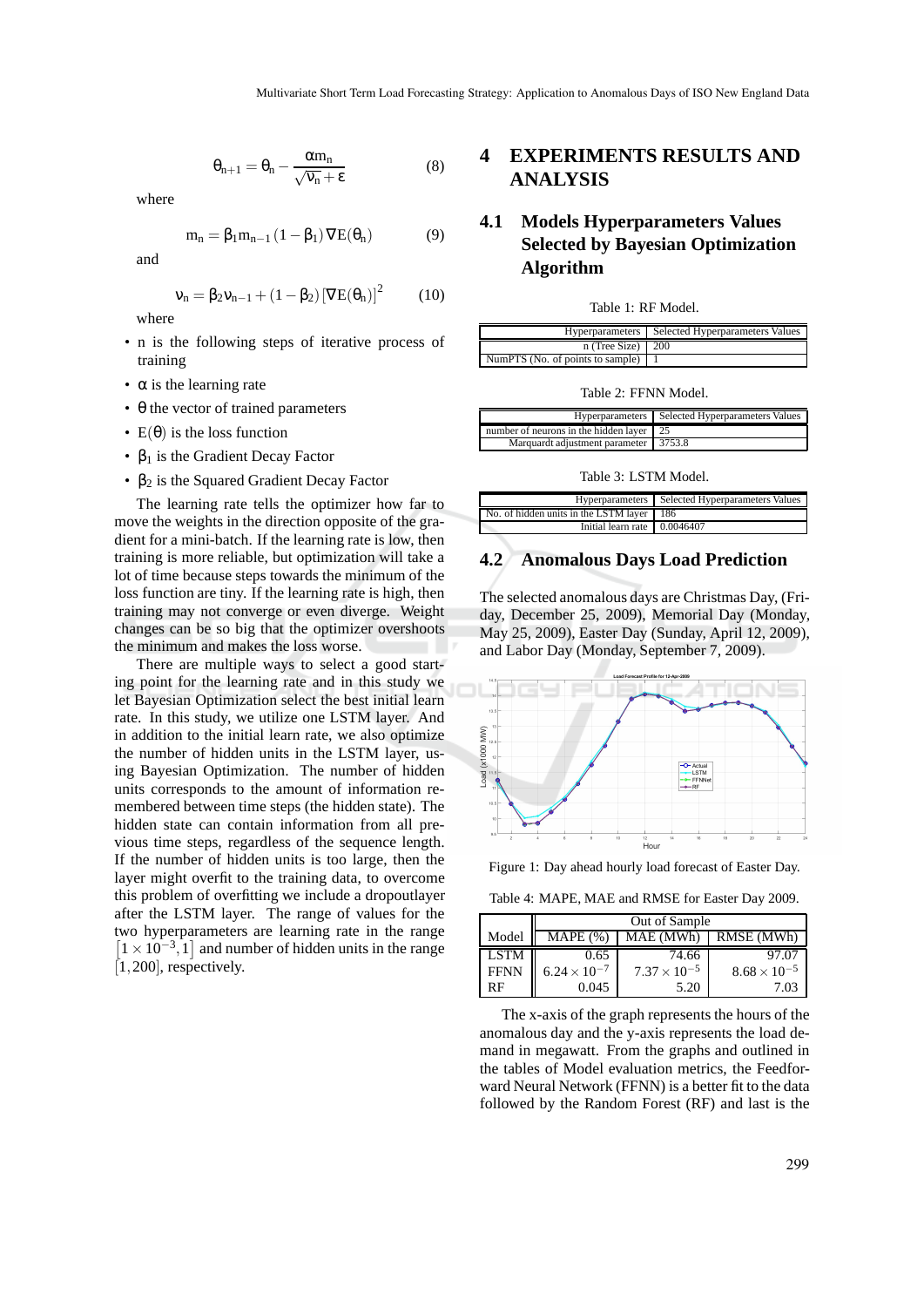

Figure 2: Day ahead hourly load forecast of Memorial Day 2009.

Table 5: MAPE, MAE and RMSE for Memorial Day 2009.

|             | Out of Sample         |                       |                       |
|-------------|-----------------------|-----------------------|-----------------------|
| Model       | $MAPE (\%)$           | MAE (MWh)             | RMSE (MWh)            |
| <b>LSTM</b> | 0.89                  | 101.27                | 117.19                |
| <b>FFNN</b> | $6.00 \times 10^{-7}$ | $6.52 \times 10^{-5}$ | $9.23 \times 10^{-5}$ |
| RF          | 0.042                 | 4.62                  | 7.48                  |



Figure 3: Day ahead hourly load forecast of Labour Day 2009.

Table 6: MAPE, MAE and RMSE for Labour Day 2009.

|             | Out of Sample         |                       |                       |
|-------------|-----------------------|-----------------------|-----------------------|
| Model       | MAPE (%`              | MAE (MWh)             | RMSE (MWh)            |
| <b>LSTM</b> | 0.48                  | 56.42                 | 72.78                 |
| <b>FFNN</b> | $4.42 \times 10^{-7}$ | $5.51 \times 10^{-5}$ | $6.10 \times 10^{-5}$ |
| RЕ          | 0.032                 | 3.86                  | 494                   |



Figure 4: Day ahead hourly load forecast of Christmas Day 2009.

Table 7: MAPE, MAE and RMSE for Christmas Day 2009.

|             | Out of Sample         |                       |                       |
|-------------|-----------------------|-----------------------|-----------------------|
| Model       | MAPE(%)               | MAE (MWh)             | RMSE (MWh)            |
| <b>LSTM</b> | 0.52                  | 85.27                 | 95.61                 |
| <b>FFNN</b> | $3.73 \times 10^{-7}$ | $6.17 \times 10^{-5}$ | $7.04 \times 10^{-5}$ |
| RF          | 0.014                 | 2.33                  | 2.68                  |

Long Short Term Memory (LSTM) Neural Network. The MAPE, MAE and RMSE from Table 4 to Table 7 show that the FFNN has achieved the lowest errors and hence the highest accuracy in predicting the load profile of the selected anomalous days. The predicted load demand for the FFNN model is very close to the actual load. The performance of the FFNN model implies that with proper data preprocessing and excellent hyperparameter optimization shows that the FFNN is capable of approximating any measurable function to any desired degree of accuracy. The problem of overfitting was avoided during training by the use of MATLAB R2020b function TRAINBR which uses Bayesian regularization and enhances generalization as well. As the second best performing model the Random Forest is however the one most prefered the reason being their flexibility which is suitable for linear and non-linear relationships, they take into account interactions among predictors at different levels, no assumption on the data are needed, they provide very accurate predictions as evident in this study and their interpretability. As the least performing model, the LSTM model however can be improved by adding several LSTM layers, optimizing hyperparameters such as Gradient Decay Factor and the Squared Gradient Decay Factor of the Adam Optimizer

## **5 CONCLUSIONS**

The paper presented three multivariate Bayesian Optimization (BO) based Random Forest (RF), Feedforward Neural Networks (FFNN) and Long Shortterm Memory (LSTM) neural network for day ahead hourly load forecast of the anomalous days system load of the ISO New England grid. The predictor variables were subjected to Multivariate Denoising using Wavelet and Principal Component Analysis. The methodology followed shows that the Feedforward Neural Networks achieved superior results. Also, the main objective of this study was attained which was to achieve a MAPE of less than 1% on the day ahead hourly load forecast of the Anomalous Days of ISO New England Grid Data. The major challenge going forward is to apply our methodology to different grid data sets.